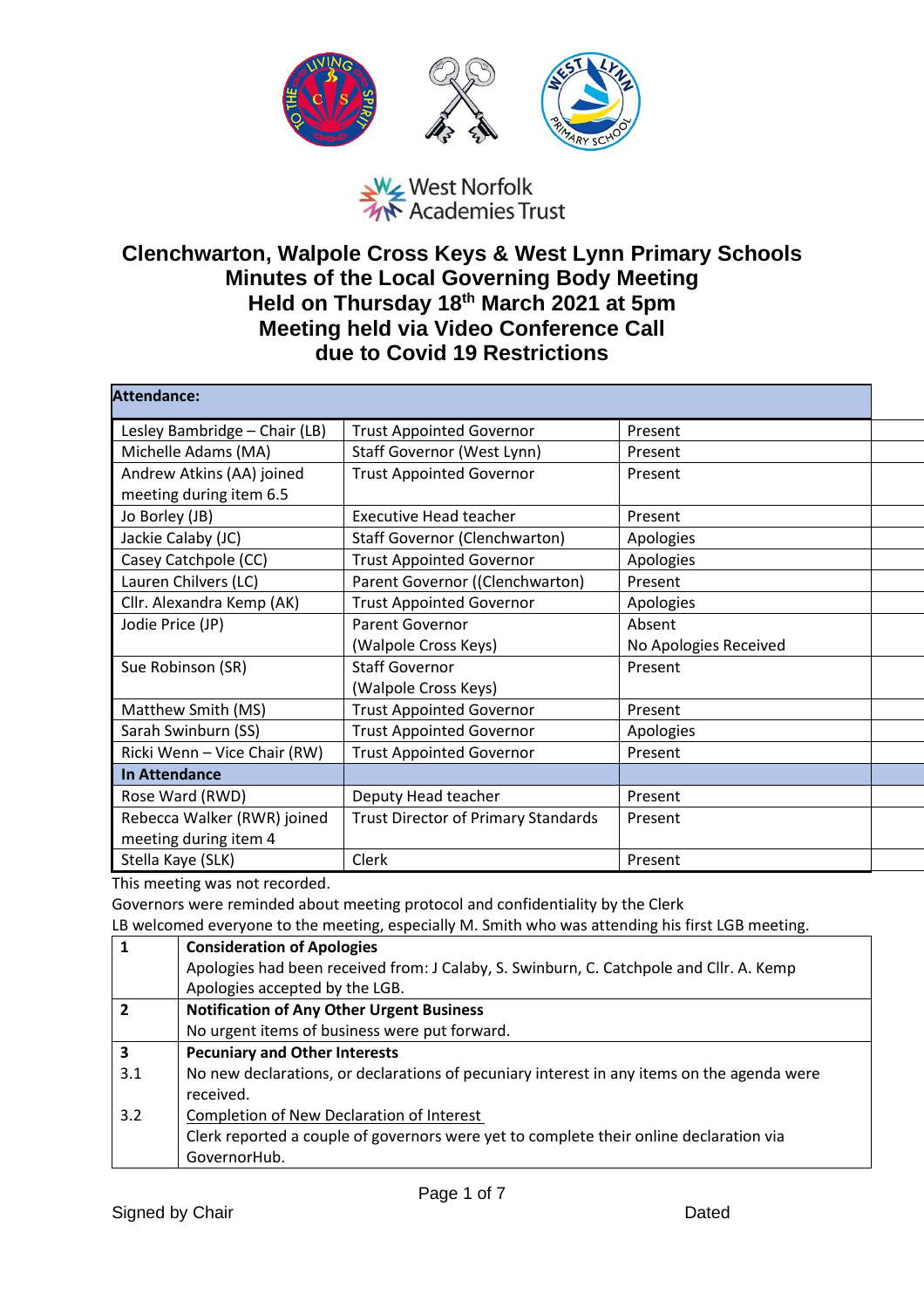|                         | Governors were to be reminded to please complete their online declarations as soon as possible.<br>ACTION: Governors to be reminded to complete their online declarations of Interest via<br><b>GovernorHub-Clerk</b> |
|-------------------------|-----------------------------------------------------------------------------------------------------------------------------------------------------------------------------------------------------------------------|
| $\overline{\mathbf{4}}$ | <b>Membership of the Local Governing Body</b>                                                                                                                                                                         |
|                         | To review and record appointments. resignations, vacancies and end of term of office                                                                                                                                  |
| 4.1                     | <b>Appointment of New Trust Governor</b>                                                                                                                                                                              |
|                         | Matthew Smith had been appointed as a new Trust Governor.                                                                                                                                                             |
|                         | Thanks were expressed to S. Swinburn for circulating the vacancy among her colleagues.                                                                                                                                |
|                         | ACTION: All governors to continue to look for potential new Trust Governors - ALL                                                                                                                                     |
|                         | <b>GOVERNORS</b>                                                                                                                                                                                                      |
|                         | RWR joined the meeting at this point 5.07pm                                                                                                                                                                           |
| 4.2                     | Parent Governor for West Lynn                                                                                                                                                                                         |
|                         | There had been no response to the Parent Governor election at West Lynn. Election to be held                                                                                                                          |
|                         | again after Easter, once all pupils had returned from lockdown.                                                                                                                                                       |
|                         | ACTION: Parent Governor election to be held at West Lynn after Easter - JB                                                                                                                                            |
| 4.3                     | Position of Chair and Vice Chair of the LGB                                                                                                                                                                           |
|                         | RW indicated he would be willing to consider taking over as Chair of Governors in September                                                                                                                           |
|                         | 2021, when LB was due to step down.                                                                                                                                                                                   |
|                         | This would then lead to a vacancy for a Vice Chair of the LGB.                                                                                                                                                        |
|                         | ACTION: All Governors to consider taking over as Chair/Vice Chair of the LGB from September<br>2021 - ALL GOVERNORS                                                                                                   |
| 5                       | <b>Minutes of the Previous Meeting</b>                                                                                                                                                                                |
| 5.1                     | To approve the minutes of the LGB meeting held on $4th$ February 2021                                                                                                                                                 |
|                         | Minutes of the LGB meeting held on 4 <sup>th</sup> February 2021 were agreed and approved as a true                                                                                                                   |
|                         | record by the LGB.                                                                                                                                                                                                    |
|                         | Copy of agreed minutes to be sent through to JB at Clenchwarton and arrangements then                                                                                                                                 |
|                         | made for them to be printed and signed by LB. once visitors were permitted into the school                                                                                                                            |
|                         | building - Clerk JB & LB                                                                                                                                                                                              |
| 52                      | <b>Matters Arising from the Minutes</b>                                                                                                                                                                               |
|                         | No items were raised.                                                                                                                                                                                                 |
|                         |                                                                                                                                                                                                                       |
| 5.3                     | Review of the AMR (Action Monitoring Record) for February 2021                                                                                                                                                        |
|                         | Copy of the AMR from the February 2021 LGB meeting had been issued to all governors prior to                                                                                                                          |
|                         | the meeting.                                                                                                                                                                                                          |
|                         | Keeping Children Safe in Education (KCSIE) 2020: Clerk reported two governors were yet                                                                                                                                |
|                         | to complete their online KCSIE declarations. Clerk to send reminder                                                                                                                                                   |
|                         | ACTION: Remaining two Governors to confirm, as soon as possible, via GovernorHub<br>declaration that they have received and read KCSIE 2020 - AK & CC                                                                 |
|                         | Union Representative Time: RWR confirmed the requirement for union representative<br>٠                                                                                                                                |
|                         | time was only required to be available on the Trust website, not individual schools.                                                                                                                                  |
|                         |                                                                                                                                                                                                                       |
| 5.4                     | All remining actions had either been completed, or would be covered under items on the agenda.                                                                                                                        |
| 6.                      | <b>Head teacher's Written Report</b>                                                                                                                                                                                  |
|                         | Copy of the Headteacher's Report had been issued to all governors prior to the meeting.                                                                                                                               |
|                         | RW left the meeting at this point due to an internet connection problem.                                                                                                                                              |
| 6.1                     | Concern - Availability of Executive Leadership Team<br>SR asked how things were going with the concern, across the three schools, over the availability                                                               |
|                         | of the ELT (Executive Leadership Team) due to teaching commitments for the next two terms.                                                                                                                            |
|                         | JB explained the teaching timetable for herself and RWD, whereby one of them would always be                                                                                                                          |
|                         |                                                                                                                                                                                                                       |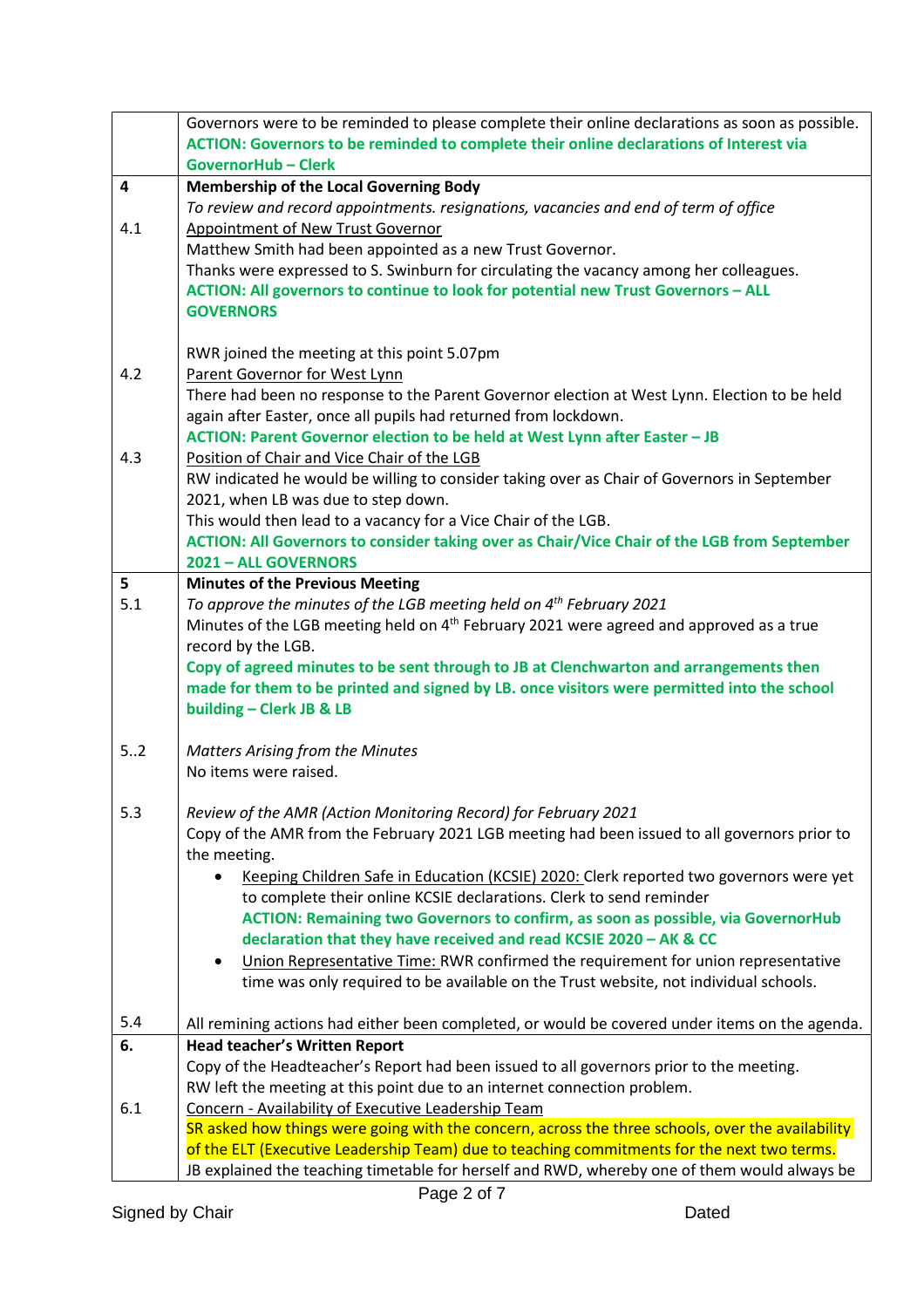|     | available for staff when the other was in class.                                                          |
|-----|-----------------------------------------------------------------------------------------------------------|
| 6.2 | Strong Concern - Ofsted Inspection at Clenchwarton                                                        |
|     | LB queried the Ofsted inspection due at Clenchwarton being shown as a strong concern.                     |
|     | JB advised the Ofsted inspection was likely to take place within the next twelve months.                  |
|     | Currently the school was not where it needed to be, as CPD (Continuous Professional                       |
|     | Development), was still required for Subject Leaders.                                                     |
|     | RWR explained the school had been working on this prior to the Covid 19 pandemic, with plans in           |
|     | place. Things would have been ready for Ofsted but, due to the lockdowns, most of what had                |
|     | been planned had not yet been able to go ahead.                                                           |
|     | The training and coaching were now being picked back up.                                                  |
|     | LB asked if there had been any external online training available for staff.                              |
|     | JB confirmed online training was available from the National Collage and another external                 |
|     | service. Best practice was also used, with two staff recording elements of good practice to be            |
|     | shared across the Trust.                                                                                  |
|     | RW re-joined the meeting at this point.                                                                   |
| 6.3 | <b>Strong Concern - Specific SEN Pupils</b>                                                               |
|     | LB enquired about the specific SEN pupils shown as strong concerns for West Lynn and Walpole              |
|     | <b>Cross Keys.</b>                                                                                        |
|     | JB advised the children really needed to be in different settings.                                        |
|     | One pupil would be moving to the correct setting for them, from September 2021.                           |
|     | Move to another school was being considered for another pupil.                                            |
|     | An appeal had been lodged, which was going to a tribunal, as a pupil had been awarded an EHCP             |
|     | (Educational Health Care Plan), but the school had still been named as the placement.                     |
|     | LB asked about the role of the Trust SENDCo. JB confirmed the Trust SENDCo was an asset for all           |
|     | three of the schools.                                                                                     |
| 6.4 | Attendance                                                                                                |
|     | LB enquired how pupils were settling in upon return to school from lockdown.                              |
|     | JB reported children were happy and had settled well.                                                     |
|     | There had been one or two emotional issues.                                                               |
|     | One child was refusing to return to school. There had been problems before and matters were in            |
|     | hand. The Local Authority (LA) were aware.                                                                |
|     | LB commented the attendance figures looked really good:                                                   |
|     | Clenchwarton: 96.28%, Walpole Cross Keys: 93.68% and West Lynn: 94.09%                                    |
| 6.5 |                                                                                                           |
|     | Curriculum<br>RW queried if the Knowledge Rich Curriculum, which had been well mapped out, would still be |
|     |                                                                                                           |
|     | on track in terms of planning, or were any changes due to be made.                                        |
|     | JB replied staff had worked extremely hard to continue with the planned curriculum, both in               |
|     | school and online, and things were on track. Only two areas had not been taught during                    |
|     | lockdown, ICT and music. Once back these had re-started, with music being taught this term.               |
|     | RW asked how quickly the schools would be able to identify the gaps for home schooled children            |
|     | and those who had attended school.                                                                        |
|     | JB explained the hot writes had still been expected to be completed at the end of Foundation              |
|     | subjects. The schools would not be testing straight away, but focusing on quality first teaching.         |
|     | Teachers were good at undertaking assessments while teaching, and using the live marking.                 |
|     | AA joined the meeting at this point (5.30pm) and apologised for being late.                               |
|     | JB continued, time had been allocated into the timetable for gap filling.                                 |
|     | RW then queried if children would be back to where they were expected to be by the end of the             |
|     | Summer term or would catch up continue into the next academic year.                                       |
|     | JB advised the majority of children were expected to be back where they should be by the end of           |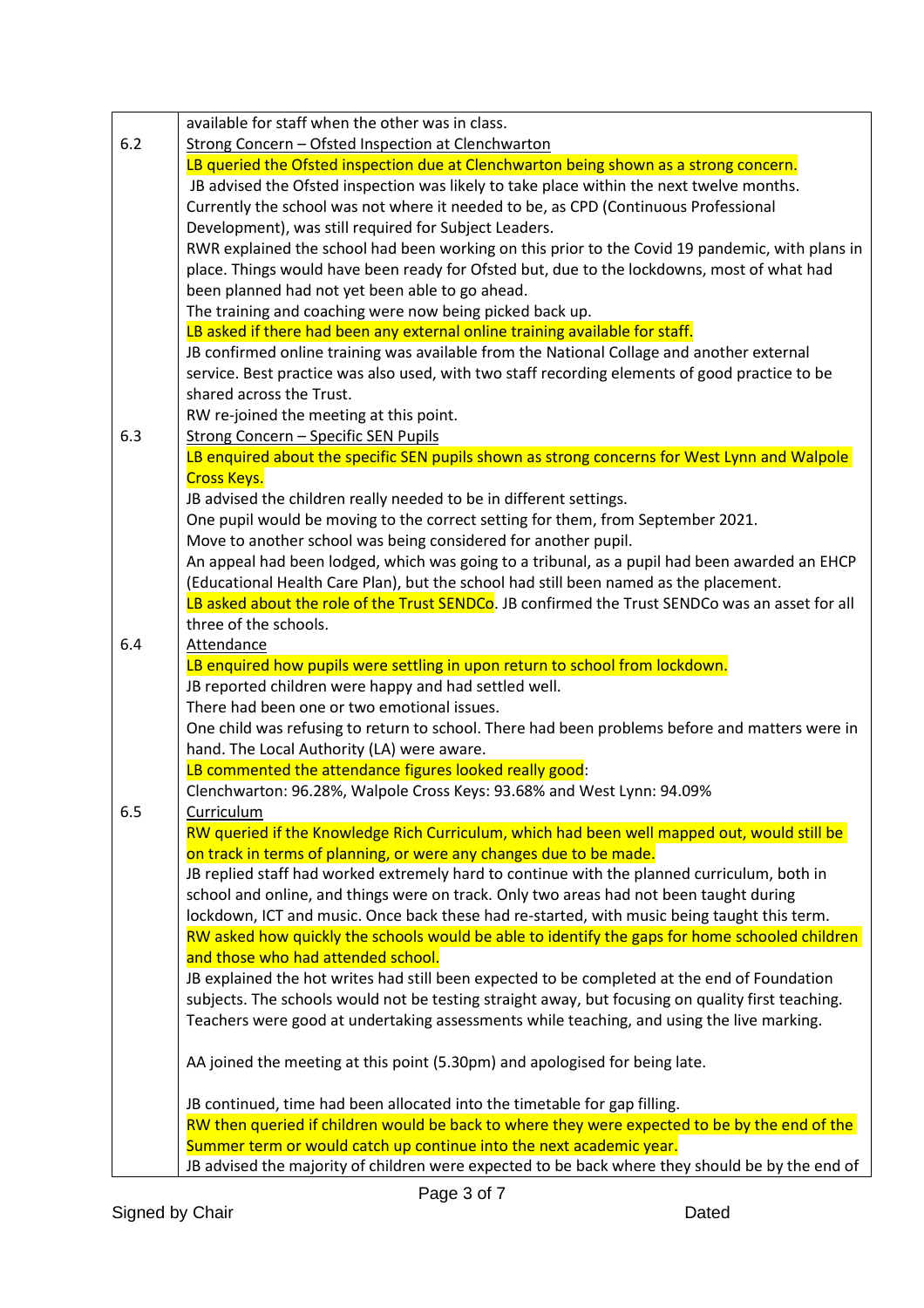|      | the year. Assessments were to be held at the end of term from 29 <sup>th</sup> June 2021.                                                                                    |
|------|------------------------------------------------------------------------------------------------------------------------------------------------------------------------------|
|      | LB asked if the assessments would be an additional workload for staff.                                                                                                       |
|      | JB and RWD advised no, as EYFS, Phonics and end of year assessments would have been carried                                                                                  |
|      | out anyway.                                                                                                                                                                  |
| 6.6  | <b>Staffing</b>                                                                                                                                                              |
|      | LB noted staffing could be a concern at Walpole Cross Keys. JB confirmed this was due to a                                                                                   |
|      | member of staff who was shielding.                                                                                                                                           |
|      | Any staff absences had been covered by staff from the other two schools.                                                                                                     |
| 7.   | Review of Covid 19 Catch-Up Funding                                                                                                                                          |
|      | Copies of the Catch-Up Plans for each of the three schools had been issued to all governors prior                                                                            |
|      | to the meeting.                                                                                                                                                              |
|      | JB briefly talked through the reports and what funding had been spent to date.                                                                                               |
|      | LB queried if the funding for 1 to 1 and small group tuition had been money well spent.                                                                                      |
|      | JB replied the children had really enjoyed the online tuition and found it beneficial. The schools                                                                           |
|      | would be carrying on with the sessions                                                                                                                                       |
|      | Coming back after lockdown and arranging to take three children out of class for online sessions                                                                             |
|      | and been a little awkward for staff during the first week.                                                                                                                   |
| 8.   | Review of most Recent Assessment Data for All Year Groups                                                                                                                    |
|      | JB confirmed there was no recent assessment data due to the lockdown.                                                                                                        |
| 9.   | <b>SEND Review</b>                                                                                                                                                           |
|      | Report from the SENDCo, covering all three schools, had been issued to governors prior to the                                                                                |
|      | meeting.                                                                                                                                                                     |
|      | JB informed governors, over time, the schools would be looking to reduce the number of pupils                                                                                |
|      | on the SEN Register, as with quality first teaching some pupils would no longer need to be on the                                                                            |
|      | register.                                                                                                                                                                    |
|      | No questions were raised.                                                                                                                                                    |
| 10.  | Looked after Children (LAC) Report                                                                                                                                           |
|      | Copy of the Annual LAC Report had been issued to all governors prior to the meeting.                                                                                         |
|      |                                                                                                                                                                              |
|      | SR confirmed across the three schools there were only two LAC, both at Walpole Cross Keys and                                                                                |
|      | in the same class.                                                                                                                                                           |
|      | The children had no SEN needs and were working at expected.                                                                                                                  |
|      | The children had been in school during lockdown and there were no attendance issues.                                                                                         |
|      | In response to a query from LB, it was confirmed the children were with family members and                                                                                   |
|      | well supported.                                                                                                                                                              |
|      | There were no previously Looked After Children.                                                                                                                              |
| 11.  | Review of School Development Plan (SDP) and Self-Evaluation Form (SEF)                                                                                                       |
|      | JB explained after Easter the schools would re-start with the SDP and update the SEF.                                                                                        |
|      | As all teaching staff would then be back in school, this would release Subject Leaders to                                                                                    |
|      | undertake their monitoring role and develop and take their subjects forward to complete the                                                                                  |
|      | actions set out in the SDP.                                                                                                                                                  |
| 12.  | <b>Policy Review</b>                                                                                                                                                         |
|      | <b>Single Equality Policy</b>                                                                                                                                                |
|      | JB informed governors the schools were no longer required to have a Single Equality Policy, as an                                                                            |
|      | over-arching Trust policy was in place.                                                                                                                                      |
|      | Accessibility Plans for each individual school were still required. These had been agreed                                                                                    |
|      | previously and were available on the schools' websites.                                                                                                                      |
| 13.  | <b>Governor Monitoring, Development and Training</b>                                                                                                                         |
| 13.1 | Monitoring Undertaken Since the Previous Meeting                                                                                                                             |
|      | Virtual Learning Walk - Clenchwarton                                                                                                                                         |
|      | Virtual Learning Walk had been held at Clenchwarton attended by LC and RW.<br>RW reported the virtual learning walk had been really good and taken in all classrooms, mainly |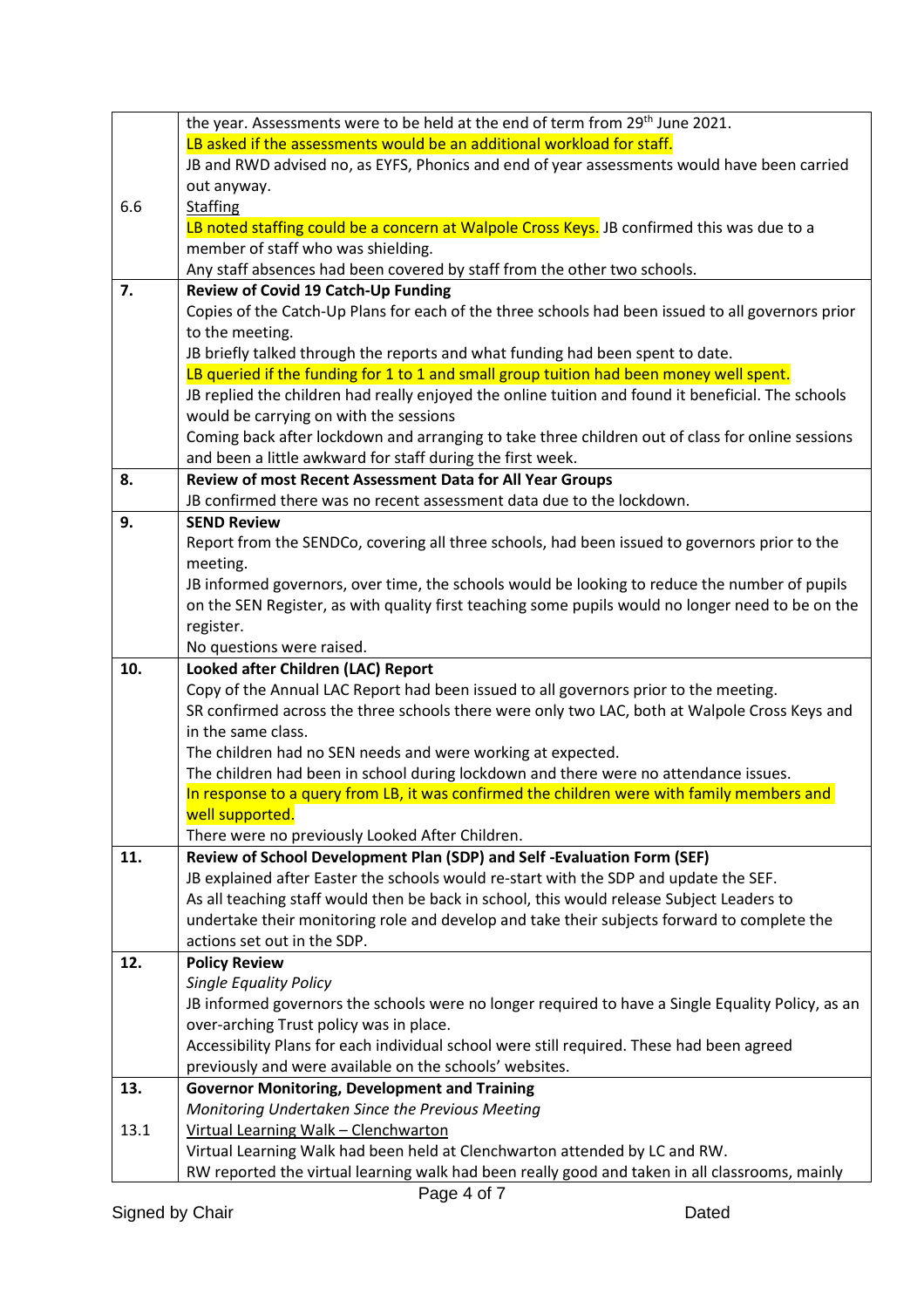|      | focusing on the working walls. All the working walls were in full use and governors had observed         |
|------|----------------------------------------------------------------------------------------------------------|
|      | the walls were being added to.                                                                           |
|      | Not as much had been seen of Reception, as the class was being moved around.                             |
|      | ACTION: Monitoring reports to be written up and sent through to the Clerk for distribution to            |
|      | all Governors - RW/LC and Clerk.                                                                         |
| 13.2 | Safeguarding and Single Central Record (SCR) Check                                                       |
|      | AA had met with RWD for the termly Safeguarding meeting and SCR check.                                   |
|      | AA advised the meeting had been very beneficial, and he appreciated how much work was                    |
|      | carried out behind the scenes.                                                                           |
|      | AA had looked at the safeguarding procedures and processes in place during lockdown.                     |
|      | AA reported on how much interaction with parents there had been and the good records kept.               |
|      | There was uniformity across the three schools and consistent checking across all records.                |
|      | AA commented things had been hard for everyone but the schools had managed well and                      |
|      | mitigated difficulties with planning.                                                                    |
|      | SCR check had been undertaken and everything was up to date.                                             |
| 13.3 | <b>Home Learning</b>                                                                                     |
|      | Home Learning report from AK following monitoring meeting with JB on 1 <sup>st</sup> March 2021 had been |
|      | available, via GovernorHub, to all governors prior to the meeting.                                       |
|      | LB queried what happened if a child was not engaging with the home learning.                             |
|      | JB explained all teachers monitored engagement, with any concerns reported.                              |
|      | If any ICT issues had been resolved and there was still no engagement, those children would then         |
|      | be invited back into school.                                                                             |
|      | RWD explained spread sheet records were in place to track all online work submitted, phone               |
|      | calls made and home visits.                                                                              |
|      | RWD added sometimes if there had been issues with motivation, staff would speak to and                   |
|      | encourage the child.                                                                                     |
|      | The TAs had been very dedicated in talking to pupils on the phone to provide help and support.           |
|      | In response to a query from LB, it was confirmed some of the families the schools expected to            |
|      | find things difficult had done so, but all families had been finding things tricky towards the end of    |
|      | lockdown.                                                                                                |
|      | SR commented she felt relationships with families were now so much better as there had been a            |
|      | huge increase in understanding and appreciation.                                                         |
|      | RW enquired about the social interaction of pupils returning from lockdown. JB advised there             |
|      | were no issues with this, pupils were back to normal.                                                    |
|      | RWD advised upon return from lockdown teachers had held extra PSHE sessions. The children                |
|      | had been very open about what they had missed and what made them nervous. Children were                  |
|      | very resilient and it was as if they had never been away.                                                |
|      | There were a small minority of children who had struggled and needed extra support.                      |
|      | Support was available in school and with outside agencies, if required.                                  |
|      |                                                                                                          |
|      | JB briefly left the meeting at this point.                                                               |
|      |                                                                                                          |
| 13.4 | <b>Website Compliance Checks</b>                                                                         |
|      | RW confirmed the website compliance checklists had been completed and sent through to JB                 |
|      | ACTION: Website compliance checklists to be issued to the Clerk for distribution to all                  |
|      | governors, once agreed by JB - RW/JB/Clerk                                                               |
|      |                                                                                                          |
|      | To Agree Monitoring for the Spring/Summer Term                                                           |
| 13.5 | <b>Pupil Premium and PE Grant Funding</b>                                                                |
|      | RWD advised Pupil Premium Report had been issued to SS and a meeting was to be arranged.                 |
|      | ACTION: Pupil Premium and PE Grant funding monitoring meeting to be arranged, via Zoom,                  |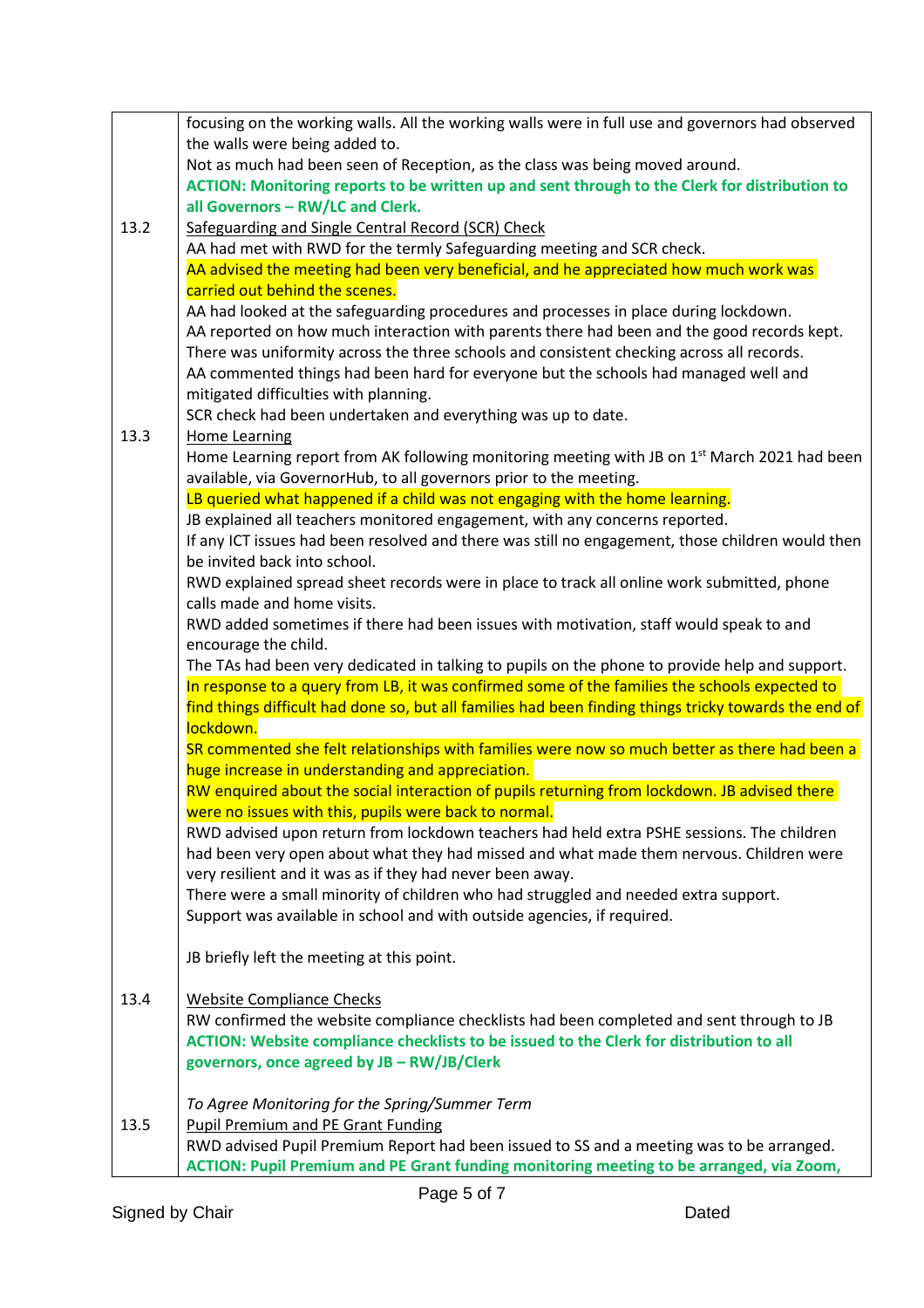|       | before the next meeting - SS and RWD                                                                                        |
|-------|-----------------------------------------------------------------------------------------------------------------------------|
| 13.6  | Safeguarding and SCR (Single Central Record) Check                                                                          |
|       | ACTION: Safeguarding monitoring meeting and SCR check to be arranged for the Summer term                                    |
|       | - AA and RWD                                                                                                                |
|       |                                                                                                                             |
|       | JB returned to the meeting.                                                                                                 |
| 13.7  | SEND and Looked After Children (LAC)                                                                                        |
|       | ACTION: Meeting to be arranged for SEND and LAC monitoring with E. Radford the Trust                                        |
|       | Assistant SENDCo on 24 <sup>th</sup> March 2021 - RW and JB                                                                 |
| 13.8  | Covid 19 Catch Up Funding                                                                                                   |
|       | Covid 19 Catch Up funding monitoring with the SLT (Senior Leadership Team) to be undertaken                                 |
|       | by AK                                                                                                                       |
|       | ACTION: Covid Catch Up funding monitoring meeting to be arranged - JB and AK                                                |
| 13.9  | <b>Virtual Learning Walk and Book Look</b>                                                                                  |
|       | Governors agreed a virtual Learning Walk was to be held after Easter at West Lynn and a virtual                             |
|       | book look at Clenchwarton. All governors were invited to attend.                                                            |
|       | ACTION: Learning Walk to be held at West Lynn on 14 <sup>th</sup> April 2021 at 9.30am and virtual book                     |
|       | look at Clenchwarton on 20 <sup>th</sup> April at 9.30am. Monitoring reports to then be written up and                      |
|       | sent through to JB - JB and ALL Governors                                                                                   |
| 13.10 | <b>Reports from Subject Leaders</b>                                                                                         |
|       | Governors agreed the following Subject leaders were to be invited to present reports at the next                            |
|       | LGB meeting in May: EYFS, PSHE and Science.                                                                                 |
|       | ACTION: Leaders of EYFS, PSHE and Science to be invited to the next LGB meeting - JB                                        |
|       |                                                                                                                             |
| 13.11 | <b>Governor Training</b>                                                                                                    |
|       | No training had been undertaken since the previous meeting.                                                                 |
| 13.12 | Preparing for Ofsted                                                                                                        |
|       | JP was booked to attend the online Preparing for Ofsted training in April.                                                  |
|       | All governors were encouraged to book this training, as an Ofsted inspection was due for<br>Clenchwarton. (Item 6.2 refers) |
|       | RW asked what the current procedures were for Ofsted and what were the expectations of                                      |
|       | governors. RWR replied Ofsted would currently undertake inspections if there were safeguarding                              |
|       | concerns. Most inspections being carried out were via Zoom and for schools judged as                                        |
|       | Inadequate or RI (Requires Improvement).                                                                                    |
|       | Full inspections were not planned to resume until September 2021, although there would be                                   |
|       | some form of inspection during the Summer term.                                                                             |
|       | RWR suggested governors take a look at the Schools Week articles available via GovernorHub, for                             |
|       | information on current Ofsted inspections.                                                                                  |
|       | JB explained once the Clenchwarton inspection had taken place, inspections for West Lynn and                                |
|       | Walpole Cross Keys would normally follow shortly after.                                                                     |
| 13.13 | Governor Induction                                                                                                          |
|       | MS was requested to complete the online Governor Induction training modules, via                                            |
|       | GovernorHub.                                                                                                                |
|       | ACTION: Online Governor Induction training modules to be undertaken - MS                                                    |
|       | ACTION: JP and MS to be contacted about school based governor induction - LB                                                |
| 13.14 | Training in the Spring/Summer Term                                                                                          |
|       | Governors were encouraged to take a look at all the training available online.                                              |
|       | ACTION: All governors to consider taking the Bite Size online training session for Safeguarding,                            |
|       | available via GovernorHub, and any relevant training for those governors with designated                                    |
|       | responsibilities - ALL GOVERNORS                                                                                            |
| 13.15 | <b>Wellbeing Training</b>                                                                                                   |